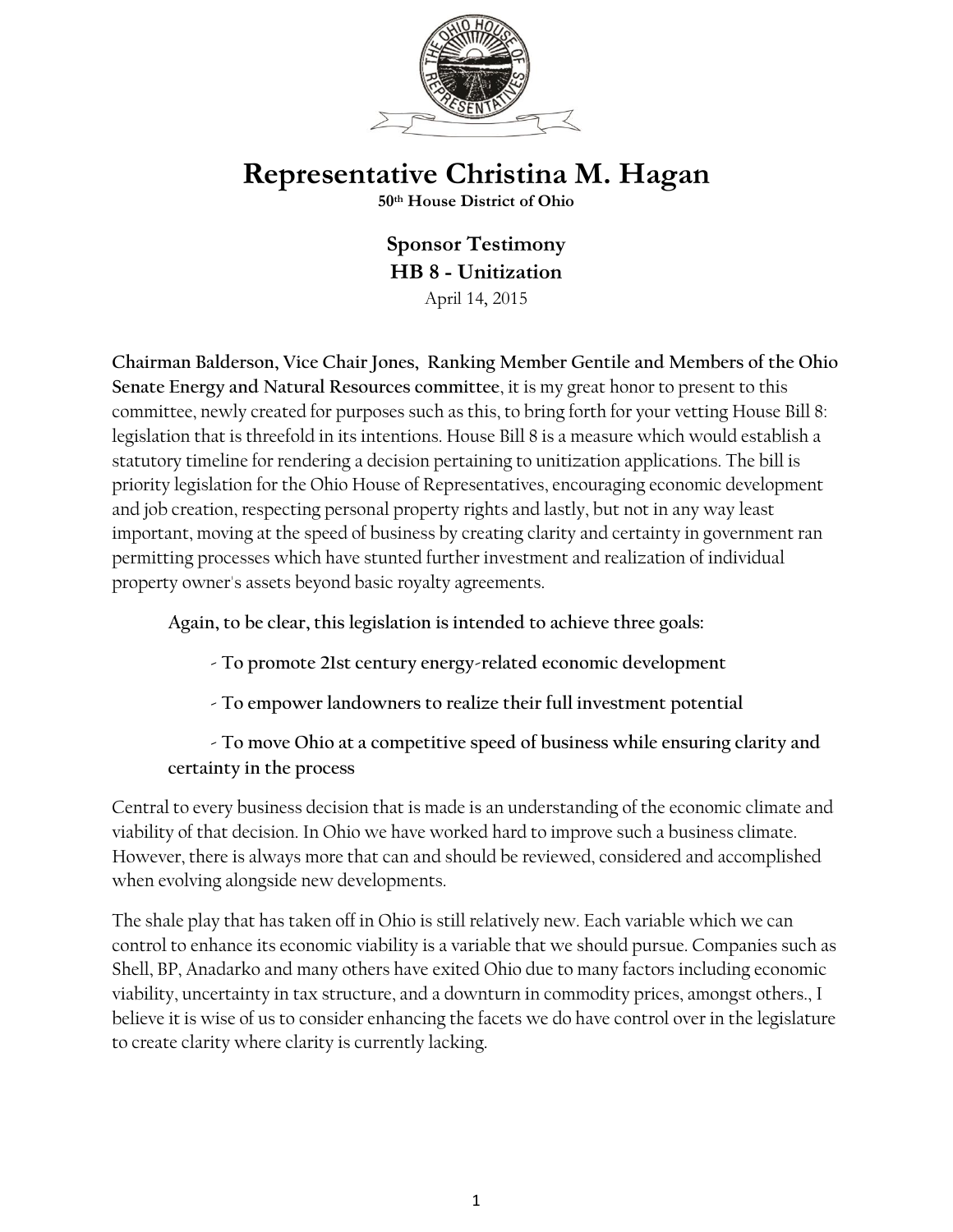It is our responsibility as legislators to responsibly govern and create the best quality of life possible for Ohioans. In the opinion of many people from my district, that means removing government blockades so that good paying jobs can flourish and bolster our economy.

Every business knows that time is money and moving at the speed of business is no longer an option but a necessity in a global economic climate. We no longer have the luxury of only competing with ourselves nationally, but now Ohio must compete on a world stage of natural resource development.

This is the heart of the issue House Bill 8 addresses. **It is our goal to improve the application timeline and create more certainty.** Issuance of a decision regardless of the outcome improves our economic climate**. Certainty in business – especially the energy industry - is key**. Future investments are always contingent upon present outcomes and or hindrances such as uncertainties in the process.

In many competing states, applications are submitted and permits are issued much more efficiently. In some cases, decisions on unitization applications are issued as quickly as 2 weeks. Understanding the current environment in which such permits have been applied for, we believe strongly in the process outlined in the bill. This includes holding a hearing not later than 45 days after the Chief receives an application and subsequently ensuring that the chief shall issue an order within 30 days after the date of the hearing. This will accomplish the objective of moving us at the speed of business while defining a timeline that can create certainty for investors and property owners.

In my opinion, this is an extremely reasonable proposal considering each unitization application is submitted to the Ohio Department of Natural Resources along with a \$10,000 application fee. Since current law does not require a timeline in which the Chief shall render a decision, dramatic delays (in some instances, as much as 12-15 months and counting) exist which prevent wells from being drilled, jobs from being created and the stunting of landowner's economic opportunity. Every day these permits are unreasonably delayed, energy companies, associated businesses and landowners are negatively impacted. This will allow Ohioan's to reap a greater economic benefit from timeliness in applications being processed. This variable is one that can dramatically improve our business climate in Ohio and further job growth immediately.

Representative Ginter and myself have both witnessed the results of local economies which have benefited by such substantial economic development. It is important to note that in no way are we altering the process of unitization itself. Unitization is a method by which landowners owning oil and or gas rights can share in the benefits of the extraction of that resource, which would otherwise never be produced. Our bill is solely aimed at reducing the time in which economic development is experiencing paralysis without cause. Placing such a timeline into statute is good for all Ohioans and will encourage further investment.